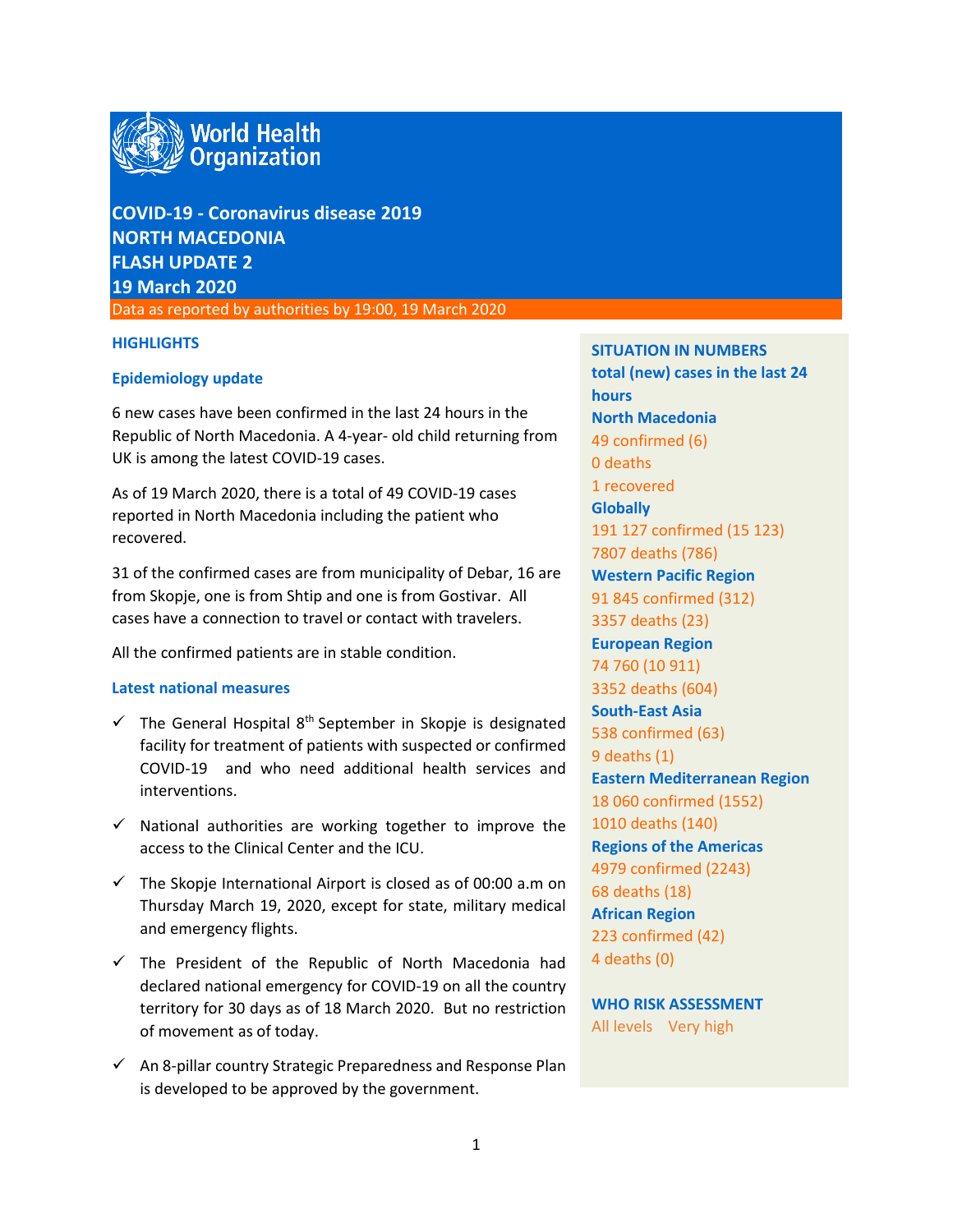### **SURVEILLANCE**



**Figure 1. Municipalities in North Macedonia with reported confirmed cases of COVID-19, 19 March 2020** 

<https://experience.arcgis.com/experience/685d0ace521648f8a5beeeee1b9125cd>



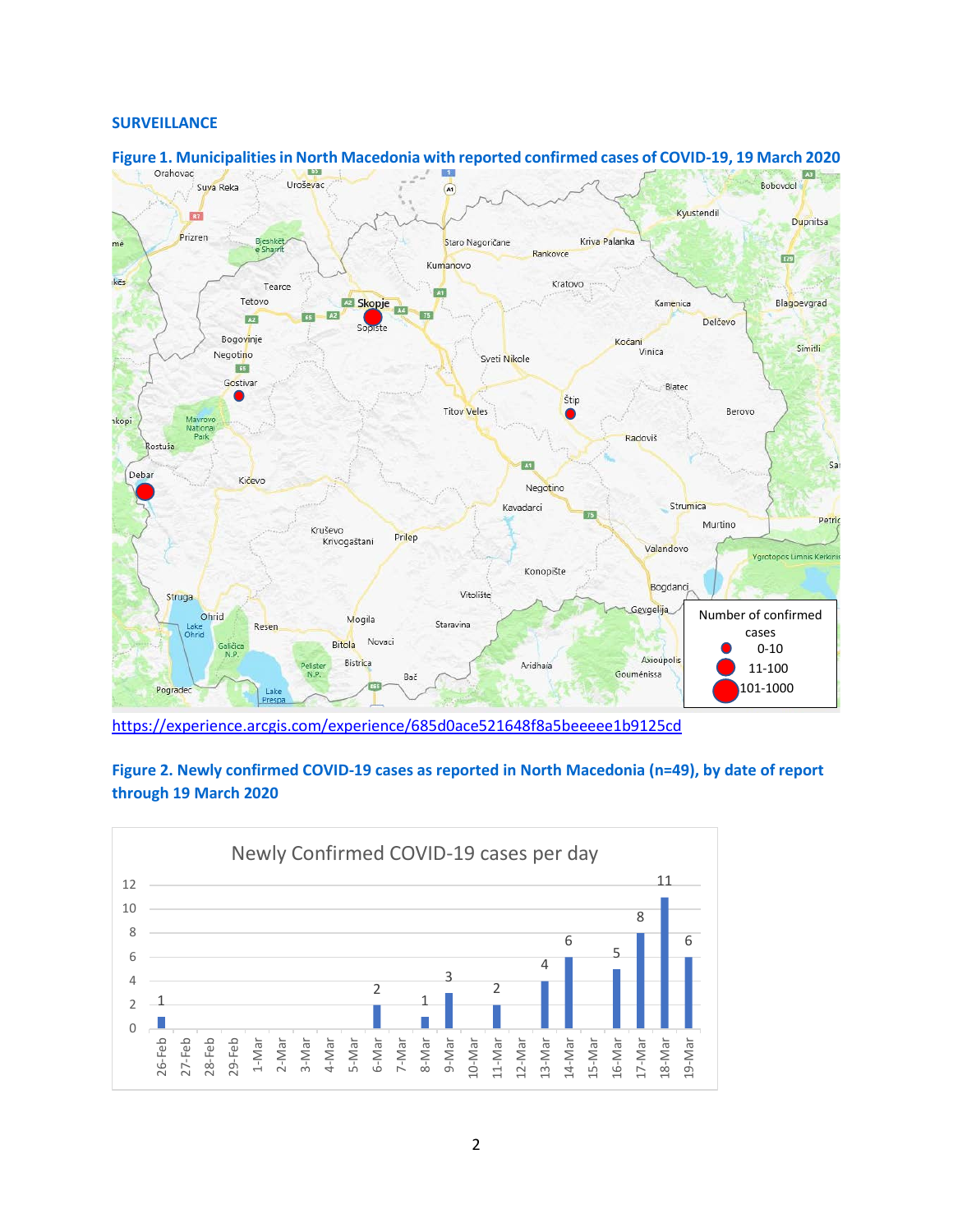

**Figure 3. Cumulative confirmed COVID-19 cases reported in North Macedonia (n=49), by date of report through 19 March 2020 (including recovered)** 

To appreciate the load on the heath sector we produced figure 3 with cumulative number of confirmed cases distributed per day.

To be noted that the age of the reported cases ranges from 4 to 87 years with almost half of the patients being above 50years of age and the highest attack rate being in persons above 60 years of age. Sex distribution is 23 males and 26 females.

According to the risk assessment by WHO on a global level and at European Region level, the risk is very high. According to the risk categorization by WHO in MKD it is estimated that:

- ❖ Debar is in stage 4 (widespread transmission in the community).
- ❖ Skopje is in phase 3 (localized transmission).
- ❖ The remaining part of the Republic of North Macedonia is in phase 2 (sporadic cases).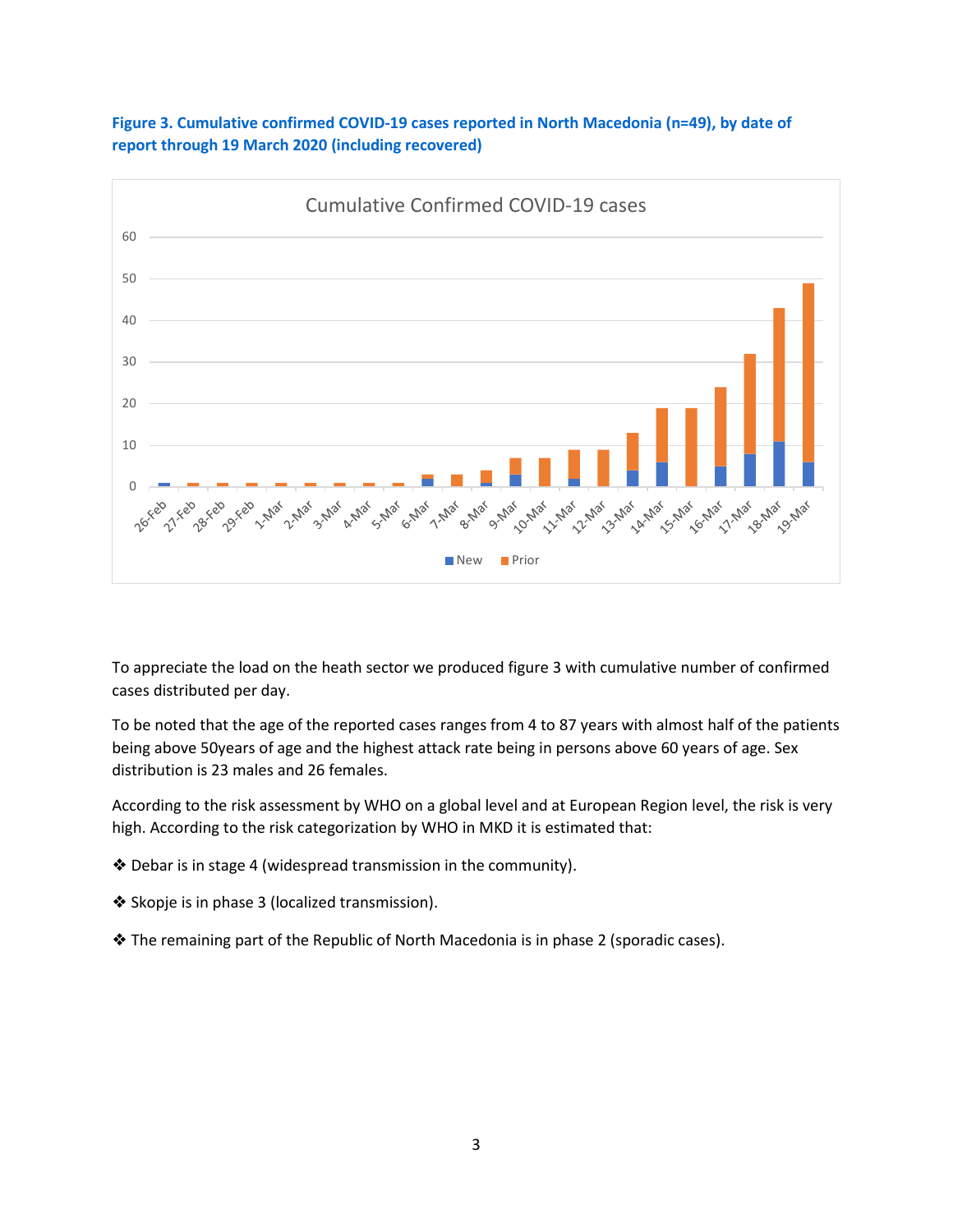#### **PREPAREDNESS AND RESPONSE**

#### **WHO ROLE AND ACTION**

WHO is the lead UN agency for Health and main technical and health policy advisor to the government on COVID-19 containment and mitigation. **Western Balkan including North Macedonia is one of the priority countries for the WHO European Region. WHO works in coordination closely with other UN agencies as per the UN reform.** 

Technical support, guidance and assistance are provided through the WHO Country Office from all levels of the Organization. There is abundance of technical guidance WHO has developed in all areas of work: we are supporting the country to develop technical plans and implement priority interventions in the framework of a strong nation-wide strategic response.

WHO Globally is informing the public through [daily situation reports](https://www.who.int/emergencies/diseases/novel-coronavirus-2019/situation-reports/) and dashboards displaying realtime data: [WHO Health Emergency dashboard;](https://extranet.who.int/publicemergency) [WHO COVID-19 situation dashboard in European](http://who.maps.arcgis.com/apps/opsdashboard/index.html#/ead3c6475654481ca51c248d52ab9c61)  [Region.](http://who.maps.arcgis.com/apps/opsdashboard/index.html#/ead3c6475654481ca51c248d52ab9c61)

**WHO action in COVID-19 outbreak in North Macedonia is to limit virus spread, protect health and the health workers at the frontline, preserve the health care system capacity and its sustainability to respond.** 

- The **country strategic preparedness and response plan for the next 3 months and** Contingency Plan for COVID – 19 were drafted on 14 March 2020 with the IHR team members and the WHO consultant. The plan provides strategic interventions in line with 8 pillars. A few donors have confirmed readiness to support the urgent needs in health. The world Bank has written officially to the ministry of health pledging support.
- WHO continues to provide **protective equipment** in support of the national virology lab and the clinics however there is still a huge gap in PPE in the health system.
- The **translation to Macedonian language of online WHO trainings** for COVID-19 <https://openwho.org/> for health care and ICP is completed ; A plan to disseminate it to all Health workers in MKD is underway
- **A new WHO animated wash hands and awareness clip was released** in Turkish, Albanian, Macedonian and English languages.

COVID-19 could be regarded as an opportunity to upscale and accelerate the implementation of the **IHR Core Capacities**. Based on the Joint External Evaluation that was carried out in 2019 some areas require immediate strengthening: develop and implement a national IPC program and strategy for healthcare associated infections and strengthen biosafety and biosecurity.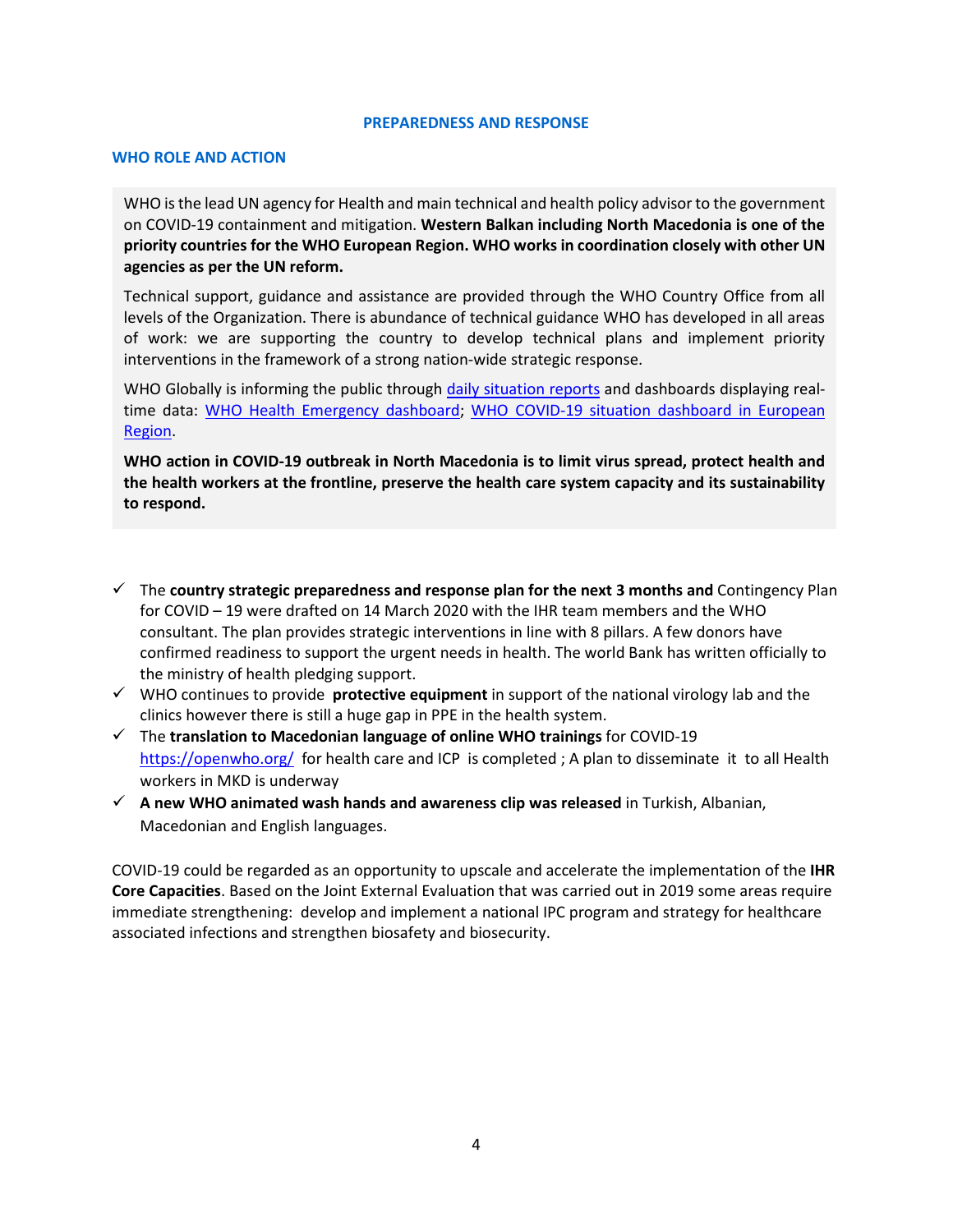#### **GOVERNMENT MEASURES in past 24 hours**

North Macedonia mobilized an all-of-government action to fight this new coronavirus, including scaling up emergency response mechanisms in all sectors. We have seen recently a positive society response and compliance as well as more trust in the government protective measures and instructions for social distancing. MOH has started a vigorous risk communication campaign in social media, on TV and other. Actions and readjustments of measures are continuous and monitoring of the situation is ongoing on daily basis. On the health front, the country is working hard now to ensure its hospitalization surge capacity with the necessary personnel are in place in case of larger communitybased transmission.

The Steering committee was formed as governmental body for coordination and management within a national crisis management system composed of: Ministers of: Interior, Health, Transport and Communications, Defense, Foreign Affairs and the Head of the Assessment Group are also meeting ad hoc with the Minister of Health and the Operational Committee for decision making on highest level.

Ministry of Health is coordinating the response through its responsible expert committees:

- 1. Infectious diseases commission as a technical expertise to MOH
- 2. IHR multisectoral commission
- 3. Operational Committee Task Force for COVID-19
- $\checkmark$  The General Hospital 8<sup>th</sup> September in Skopje was designated today as facility for treatment of patients with suspected or confirmed COVID-19 and with additional medical pathologies requiring additional care. An assessment should be made of the conditions and opportunities for proper isolation space in the Hospital "8th September", so that their capacities can be used to treat patients suspected for COVID-19 infection, who would need intensive cardiological, surgical and other treatment. An operational plan for procedures for admission of this type of patient is being prepared.
- $\checkmark$  Clinic for Infectious Diseases to arrange treatment and home treatment of persons from Skopje that are positive for COVID-19 and which are not hospitalized at the clinic. A report on COVID-19 patients treated at home in Debar and Skopje is underway.

# **GAPS/NEEDS AND CHALLENGES**

 $\triangleright$  Critical needs: Laboratory Kits and reagents; Personal Protective Equipment (PPE); Mechanical Ventilators/Respirators (respirators from operating rooms are not adapted to need of respiratory diseases and cannot be used for the ICU) ; intensifying risk communication

 $\triangleright$  Multi-sectoral partner coordination mechanism for COVID19 is needed.

Challenges:

- Protecting health care workers who are not working in the COVID-19 designated facilities.
- **Procurement : Access to local or international supplies and mainly respirators for the critical needs** identified because of international shortages.
- **Shortage in health workforce if the situation progresses**
- Ensuring treatement for all citizens including the vulnerable groups with other diseases and pathologies.
- **ISOLATE:** Isolation and mental health of the elderly and disabled.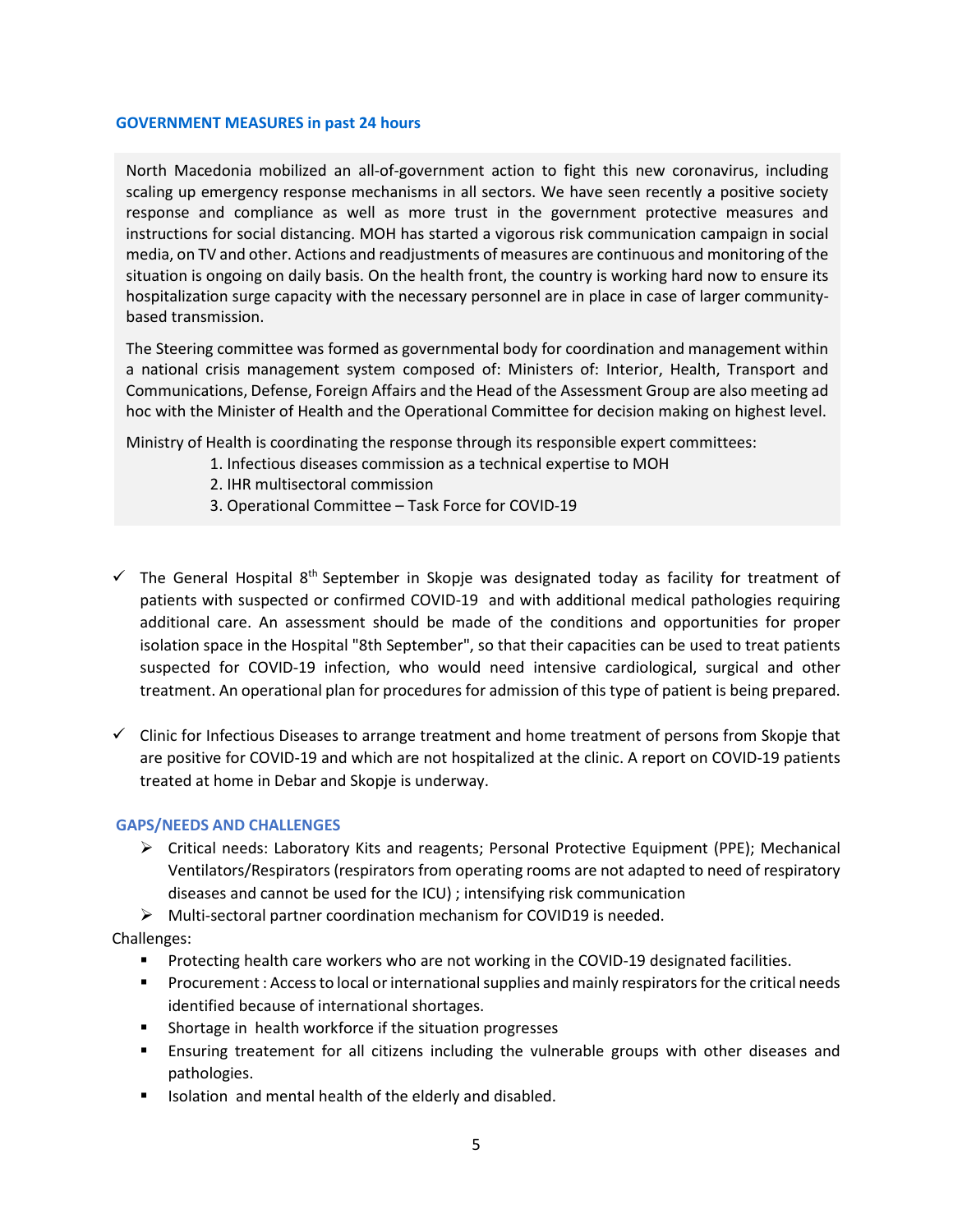## **Hotline**

Hotlines are established for general information for measures, health care and other information related to COVID-19 to be referred to the "Alo Doctor" Call Center and the emergency hotlines of the Centers for Public Health/ Institute for Public Health are to be used exclusively for suspected and symptomatic cases, who have returned from high and medium risk countries, or have been in contact with a confirmed case – 16 March 2020. Foreign affairs has established their own hotlines for stranded nationals at borders or in other countries.

## **IMPORTANT NUMBERS**

| <b>COVID-19 general information</b>               |              |
|---------------------------------------------------|--------------|
| "Alo Doctor" Call Center                          | 02 15 123    |
| In case of symptoms and asymptomatic travelers    |              |
| <b>CPH Bitola</b>                                 | 071 261 330  |
| <b>CPH Veles</b>                                  | 071 219 278  |
| CPH Gevgelija                                     | 078 545 444  |
| CPH Kochani                                       | 071 373 913  |
| CPH Kumanovo                                      | 070 215 851  |
| CPH Ohrid                                         | 070 723 029  |
| <b>CPH Prilep</b>                                 | 076 475 747  |
| CPH Skopje                                        | 071 289 614  |
| <b>CPH Strumica</b>                               | 072 235 543  |
| <b>CPH Tetovo</b>                                 | 075 240 464  |
| <b>RU Gostivar</b>                                | 076 365 161  |
| <b>CPH Shtip</b>                                  | 078 365 613  |
| <b>IPH Skopje</b>                                 | 078 387 194  |
| <b>Psychological support</b>                      |              |
| Parents of preschool and school children          | 072 912 676  |
| Self-isolated adults                              | 072 919 009  |
| Citizens of municipalities Debar and Center Zhupa | 070 241 807  |
| Red Cross mobile teams for elderly support        |              |
| <b>Red Cross Center</b>                           | 070 297 166  |
| Red Cross Kisela Voda                             | 071 349 225  |
| <b>Red Cross Chair</b>                            | 070 208 383  |
| Red Cross Karpos                                  | 071 349 230  |
| Red Cross Gazi Baba                               | 071 243 078  |
| Team for support of homeless people               | 02 3096 227  |
| <b>Foreign Affairs</b>                            |              |
|                                                   |              |
| Regular line, Viber and WhatsApp                  | 075 273 732  |
| Regular line                                      | 075 446 647  |
| Regular line, Viber and WhatsApp                  | 070 282 078  |
| <b>WHO</b>                                        |              |
| Facebook/Twitter                                  | @WHOMKD      |
| <b>Ministry of Health</b>                         |              |
| Facebook/Twitter                                  | @zdravstvomk |